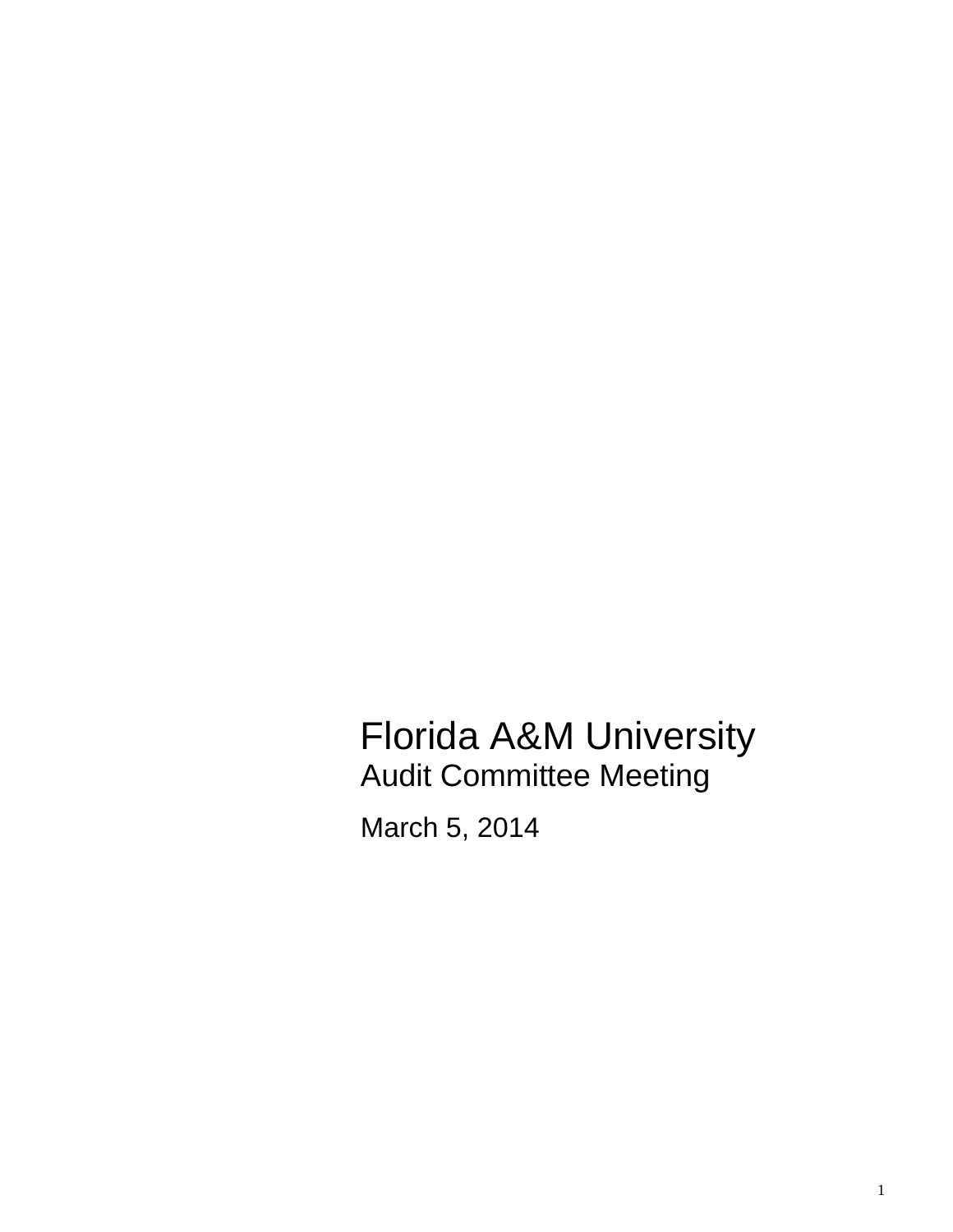# **Contents**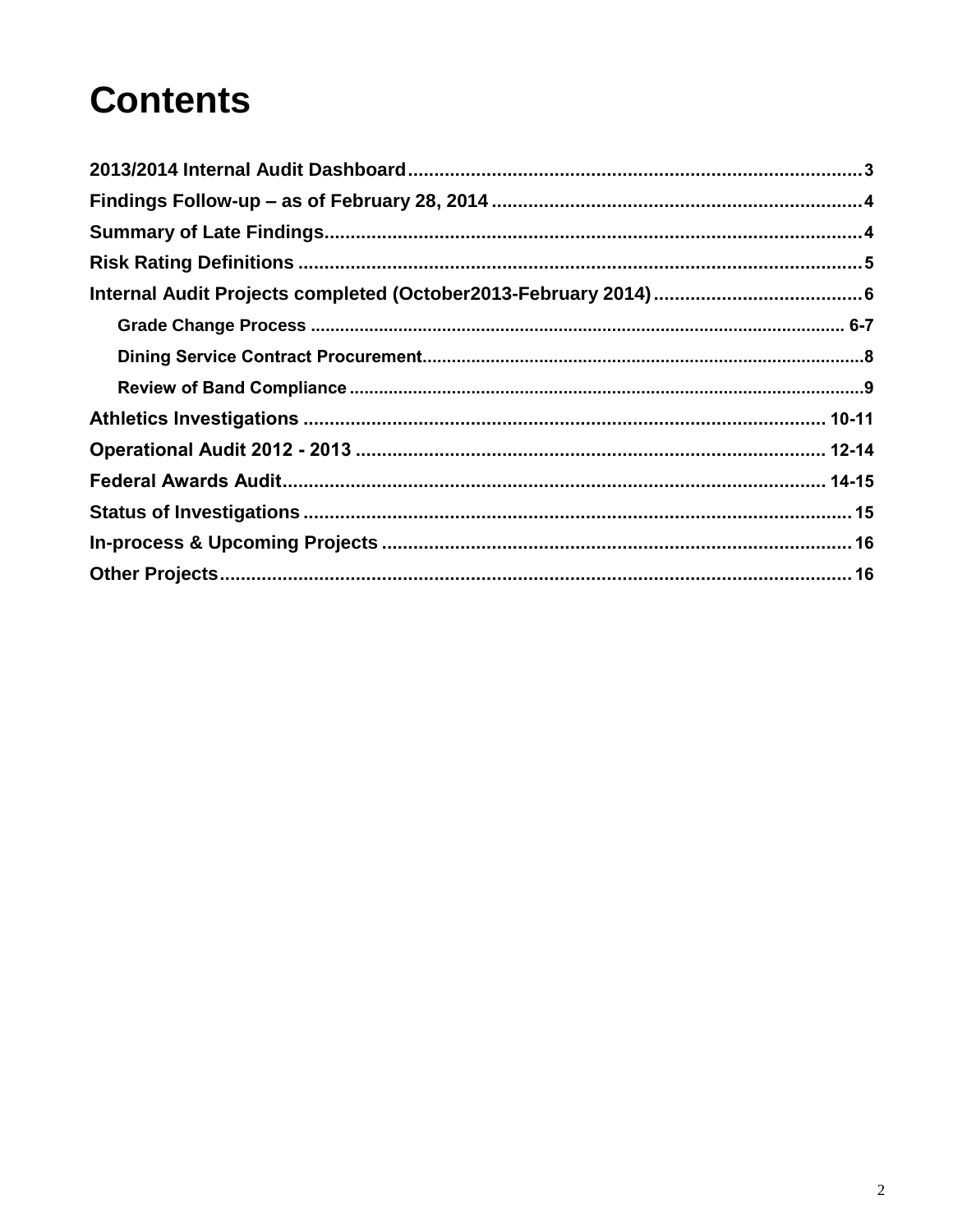# <span id="page-2-0"></span>**2013/2014 Internal Audit Dashboard**

| Project                                                                                       | <b>Plan</b><br>Year | <b>Status</b>                     | <b>Number of</b><br><b>Findings</b> | <b>Number</b><br>of Red<br><b>Findings</b> | <b>Findings</b><br>Implemented<br>by Report<br>Date (1) | Red<br><b>Findings</b><br>Implemented<br>by Report<br><b>Date</b> |
|-----------------------------------------------------------------------------------------------|---------------------|-----------------------------------|-------------------------------------|--------------------------------------------|---------------------------------------------------------|-------------------------------------------------------------------|
| Grade Change Audit                                                                            | 2012/<br>2013       | Completed                         | 3                                   | $\overline{2}$                             | $\overline{2}$                                          | $\overline{2}$                                                    |
| <b>Administrative Services</b><br>Assistance Program                                          | 2013/<br>2014       | In process 80%<br>complete        | N/A                                 | N/A                                        | N/A                                                     | N/A                                                               |
| Review of Food Service<br><b>Contract Compliance</b>                                          | 2013/<br>2014       | Completed                         | None                                | N/A                                        | N/A                                                     | N/A                                                               |
| Review of Band Compliance<br>(games played on October 19<br>and 26 and November 16 and<br>23) | 2013/<br>2014       | Completed                         | <b>None</b>                         | N/A                                        | N/A                                                     | N/A                                                               |
| Athletics Investigation (NCAA<br>related violations)                                          | 2013/<br>2014       | Completed (Two<br>reports issued) | 10                                  | 2                                          | 2                                                       |                                                                   |
| Academic Center for<br>Excellence                                                             | 2013/<br>2014       | Planning                          |                                     |                                            |                                                         |                                                                   |
| Audit of Information<br><b>Technology Functions</b>                                           | 2013/<br>2014       | Planning                          |                                     |                                            |                                                         |                                                                   |
| Athletics Investigation (non<br>NCAA related)                                                 | 2013/<br>2014       | Planning                          |                                     |                                            |                                                         |                                                                   |
| <b>TOTALS</b>                                                                                 |                     |                                   | 13                                  | 4                                          | 4                                                       | $\mathbf{2}$                                                      |

(1) The implementation of the finding will be validated through the follow up of audit findings.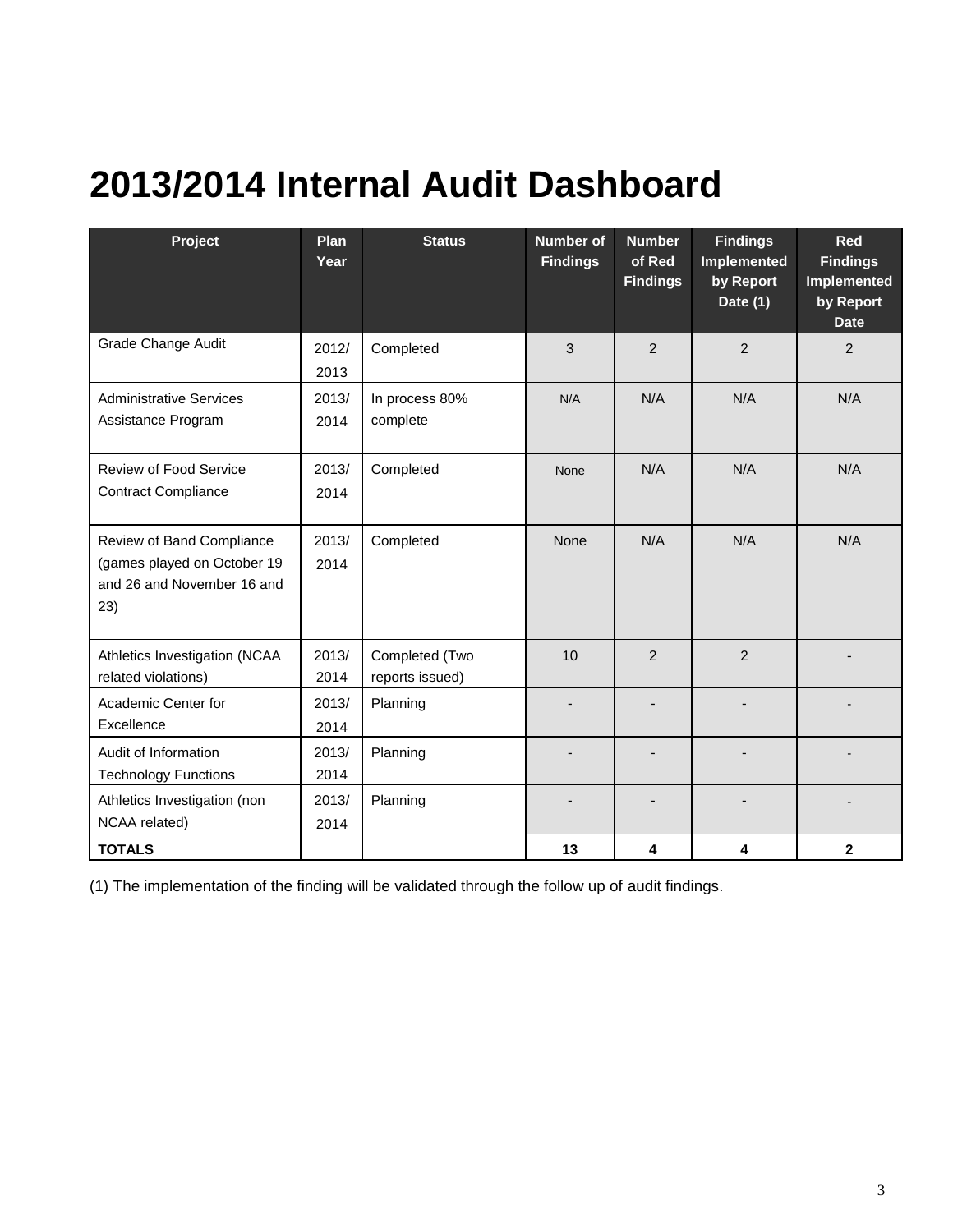## <span id="page-3-0"></span>**Findings Follow-up – as of February 28, 2014**

| <b>Finding rating</b> | Late | <b>Revised</b> | Open | <b>Closed</b> | <b>Total</b> |
|-----------------------|------|----------------|------|---------------|--------------|
| Red                   |      |                |      |               | 4            |
| Yellow                |      |                | G    |               | 13           |
| Green                 |      |                | ت    | 9             | 12           |
| <b>Totals</b>         |      |                | 12   | 17            | 29           |
|                       | 0%   | 0%             | 41%  | 59%           | 100%         |

Follow-up includes reports issued April 2013 through February 2014 and recommendations due through February 2014.

(1) Management decided to terminate the Voyager card program effective September 30, 2013. All findings for the Voyager audit are considered closed.

## <span id="page-3-1"></span>**Summary of Late Findings**

| Finding<br>rating | <b>Finding Description</b> | <b>Management's Action Plan</b> | Reason |
|-------------------|----------------------------|---------------------------------|--------|
| Red               | None                       |                                 |        |
| Yellow            | None                       |                                 |        |
| Green             | None                       |                                 |        |
|                   |                            |                                 |        |
|                   |                            |                                 |        |
|                   |                            |                                 |        |
|                   |                            |                                 |        |
|                   |                            |                                 |        |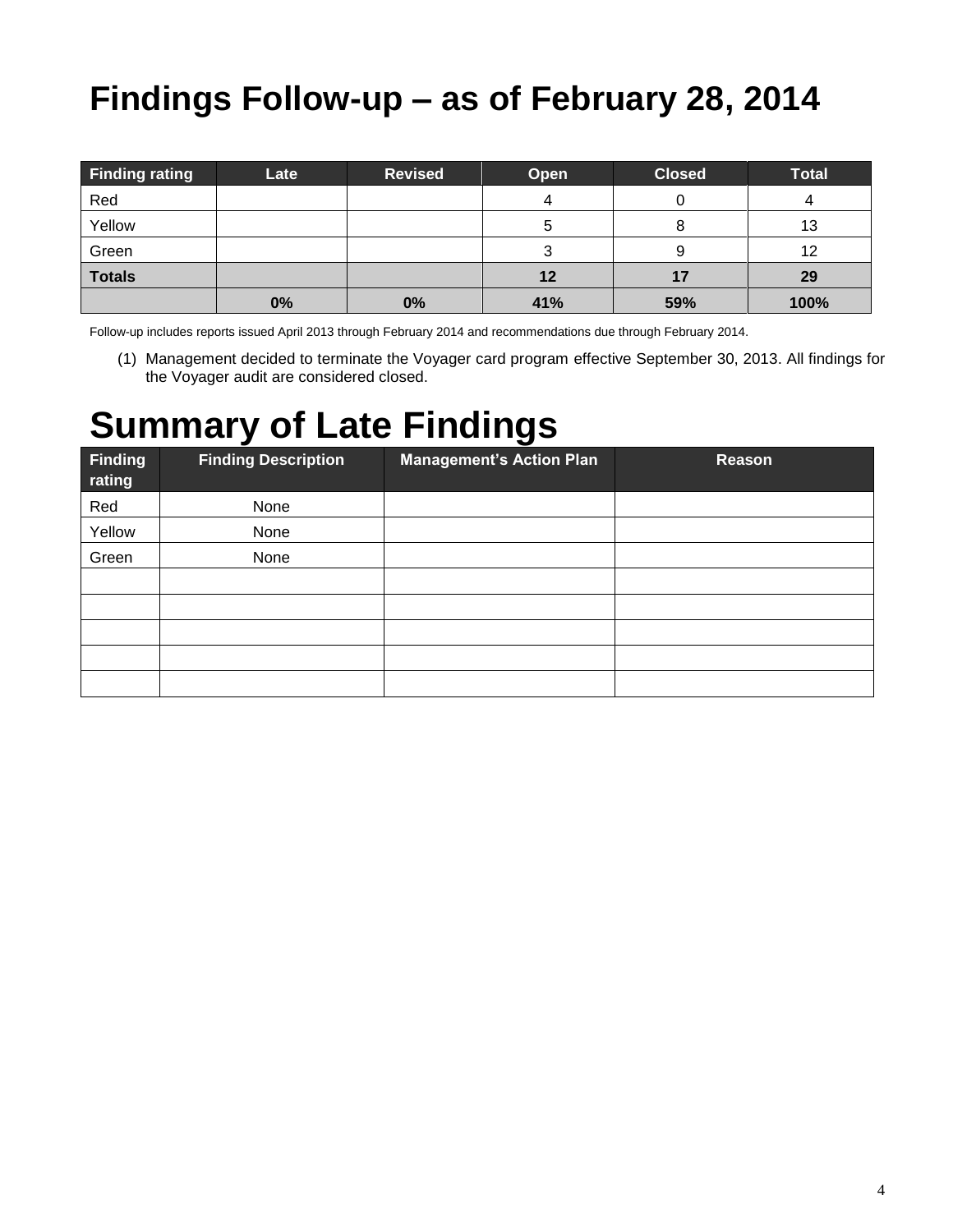# <span id="page-4-0"></span>**Risk Rating Definitions**

*The following risk rating definitions are used in assessing the relative risk of internal audit observations and do not represent an opinion on the adequacy or effectiveness of internal controls. University management is responsible for assessing whether the controls the University has implemented are adequate to meet its operational, compliance and financial reporting objectives.*

**High: The potential impact on the operation (either in terms of dollars, error rate, or qualitative factors) could significantly affect the operation's ability to achieve its strategic objectives**

**Medium:** The potential impact on the operation (either in terms of dollars, error rate, or qualitative factors) could moderately affect the operation's ability to achieve its strategic objectives

 $\bigcirc$ **Low:** The potential impact on the operation (either in terms of dollars, error rate, or qualitative factors) would not significantly affect the operation's ability to achieve its strategic objectives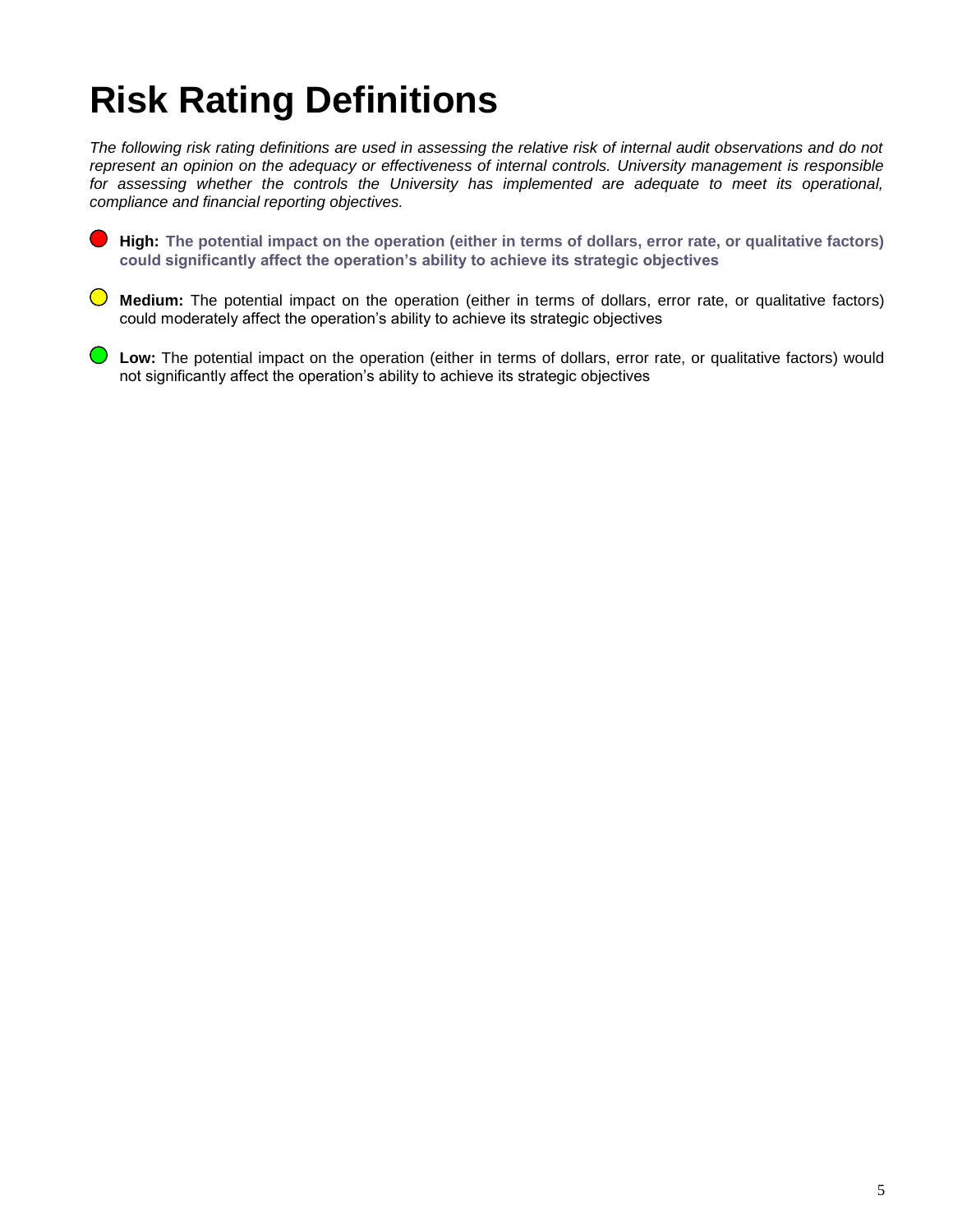# <span id="page-5-0"></span>**Internal Audit Projects completed (October 2013 - February 2014)**

## **GRADE CHANGE PROCESS**

**Process Owners – Registrar and Enterprise Information Technology**

**Scope and objectives** – Review the grade change process, authorization, and documentation supporting grade changes for the period July 1, 2011 through August 31, 2013.

| <b>Fieldwork</b>      | <b>Report status</b>        | <b>Findings</b>                                 |
|-----------------------|-----------------------------|-------------------------------------------------|
| October-December 2013 | Report issued February 2014 | 2 Comments<br>(Detailed on the following pages) |
|                       |                             | 1 Comment                                       |
|                       |                             | 0 Comments                                      |
|                       |                             |                                                 |

| 1. Grade Change Process                                                                                                                                                                                                                                                             |                                                                                           |
|-------------------------------------------------------------------------------------------------------------------------------------------------------------------------------------------------------------------------------------------------------------------------------------|-------------------------------------------------------------------------------------------|
| <b>Finding</b>                                                                                                                                                                                                                                                                      | <b>Risks</b>                                                                              |
| Employees in Registrar's Office had ability to change grades, but did<br>Þ.<br>not have demonstrated need to do so.                                                                                                                                                                 | Risk – Grade changes could be<br>$\blacktriangleright$<br>made without detection          |
| Recommendations and management action plans                                                                                                                                                                                                                                         | <b>Action owner/timetable</b>                                                             |
| Recommendation: A review of the access to make grade changers<br>should be performed and documented. We also recommend that the<br>ability to change grades should be removed if ability to change grades is<br>not needed.                                                         | Responsibility: Dr. Agatha Onwunli,<br>University Registrar<br>Due Date: Spring Term 2014 |
| <b>Management response:</b><br>$\triangleright$ Response: An EIT listing of individuals with the ability to make grade<br>changes will be requested and reviewed by Registrar staff, and<br>individuals who do not need ability to change grades will have their<br>access removed. |                                                                                           |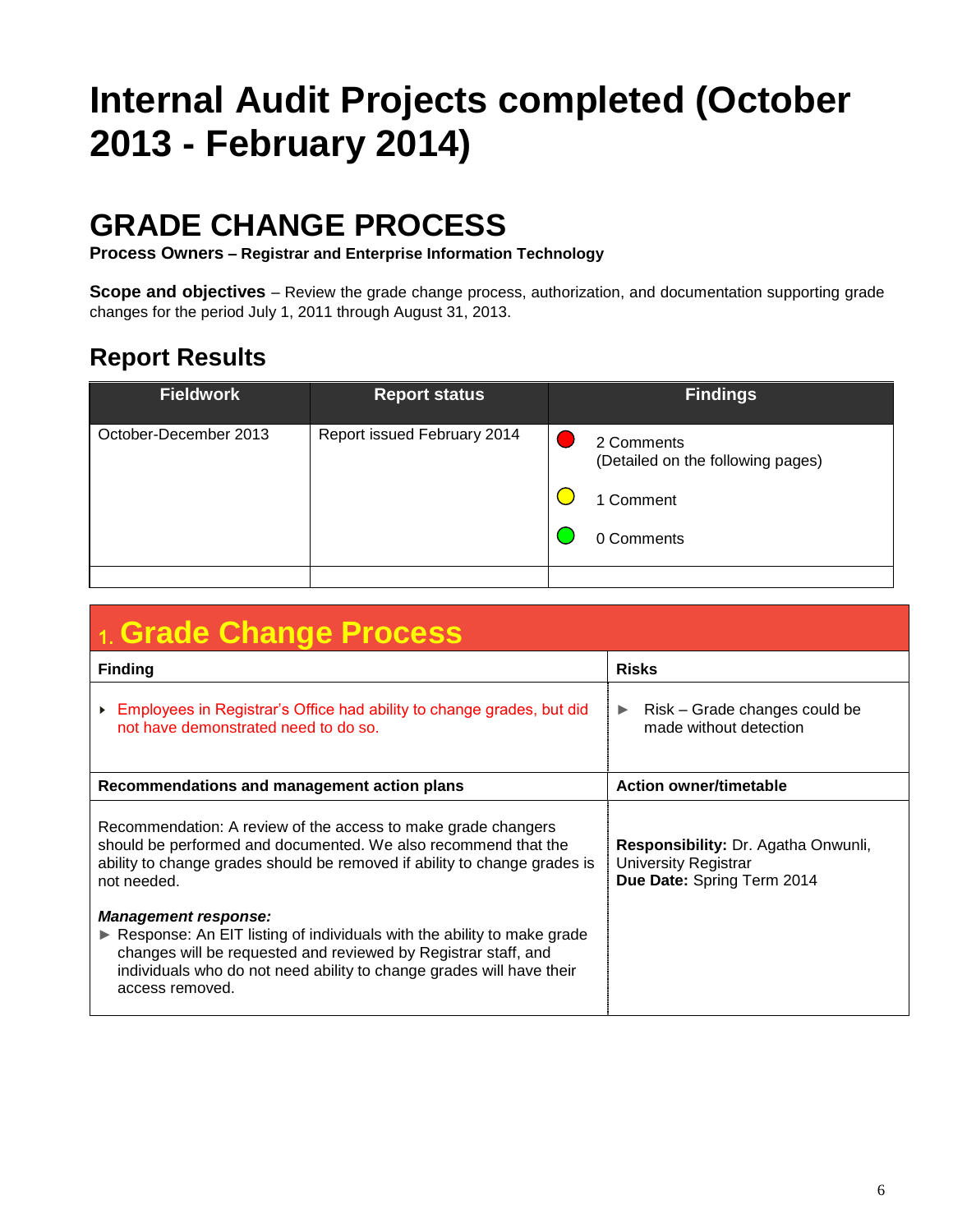| <b>Grade Change Process</b>                                                                                                                                                                                                                                                                                                                                                                                                                                                                             |                                                                                                                                                                                 |
|---------------------------------------------------------------------------------------------------------------------------------------------------------------------------------------------------------------------------------------------------------------------------------------------------------------------------------------------------------------------------------------------------------------------------------------------------------------------------------------------------------|---------------------------------------------------------------------------------------------------------------------------------------------------------------------------------|
| <b>Finding</b>                                                                                                                                                                                                                                                                                                                                                                                                                                                                                          | <b>Risks</b>                                                                                                                                                                    |
| Employees in Enterprise Information Technology (EIT) had ability to<br>change grades, but did not have demonstrated need to do so.                                                                                                                                                                                                                                                                                                                                                                      | Risk - Grade changes could be<br>▶<br>made without detection                                                                                                                    |
| Recommendations and management action plans                                                                                                                                                                                                                                                                                                                                                                                                                                                             | <b>Action owner/timetable</b>                                                                                                                                                   |
| Recommendation: An employee independent of the grade change<br>process should compare individuals making grade changes to the EIT<br>employees authorized to make grade changes. A sample of grade<br>changes should be compared to the list of those authorized to make<br>grade changes.<br><b>Management response:</b><br>Response: The Registrar's Office will document requests for grade<br>changes with EIT personnel. Grade changes will be monitored for<br>accuracy and proper authorization. | Responsibility: Dr. Agatha Onwunli,<br>University Registrar and Michael James,<br>Interim Vice President Information<br>Technology<br>Due Date: Spring Term 2014                |
| 3. Grade Change Process                                                                                                                                                                                                                                                                                                                                                                                                                                                                                 |                                                                                                                                                                                 |
| <b>Finding</b>                                                                                                                                                                                                                                                                                                                                                                                                                                                                                          | <b>Risks</b>                                                                                                                                                                    |
| An additional layer of security was lost in a change to a new system.<br>(Yellow classification)                                                                                                                                                                                                                                                                                                                                                                                                        | Risk - Unauthorized grade changes<br>▶<br>could be made without detection                                                                                                       |
| Recommendations and management action plans                                                                                                                                                                                                                                                                                                                                                                                                                                                             | <b>Action owner/timetable</b>                                                                                                                                                   |
| Recommendation: Implement the additional layer of security.<br><b>Management response:</b><br>Response: Security has been increased and other solutions which<br>would achieve a similar result are being explored.                                                                                                                                                                                                                                                                                     | Responsibility: Dr. Agatha Onwunli,<br>University Registrar and Michael James,<br>Interim Vice President Information<br>Technology<br>Due Date: Spring Term 2014 and<br>ongoing |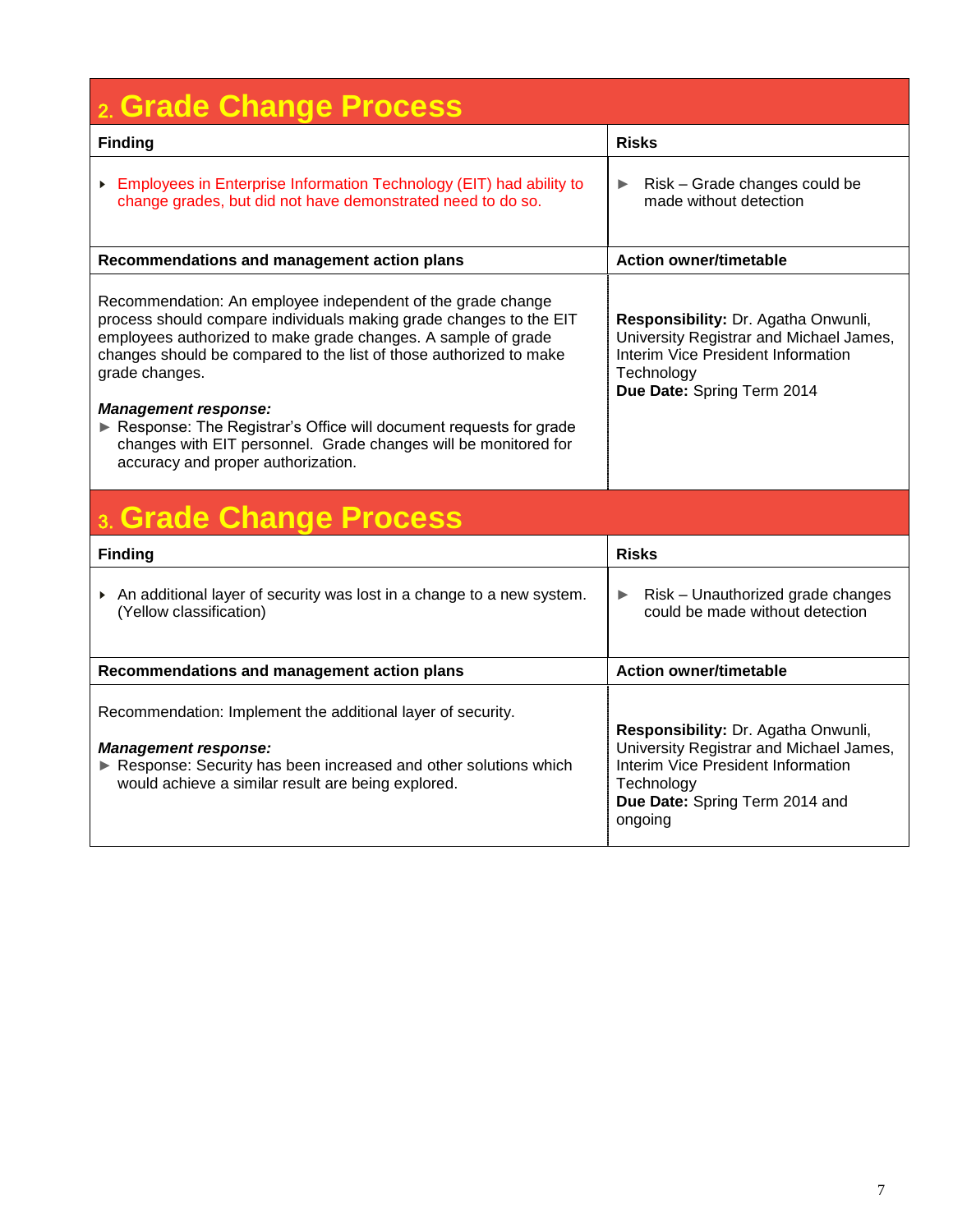## **DINING SERVICE CONTRACT PROCUREMENT**

#### **Process Owners – DIVISION OF ADMINISTRATIVE AND FINANCIAL SERVICES**

**Scope and objectives:** To determine if the University complied with its policies and procedures in the procurement and evaluation process relating to the contract for the Dining Service operations.

| <b>Fieldwork</b> | <b>Report status</b>    | <b>Findings</b>                                 |
|------------------|-------------------------|-------------------------------------------------|
| October 2013     | Issued October 29, 2013 | 0 Comments<br>(Detailed on the following pages) |
|                  |                         | 0 Comment                                       |
|                  |                         | 0 Comments                                      |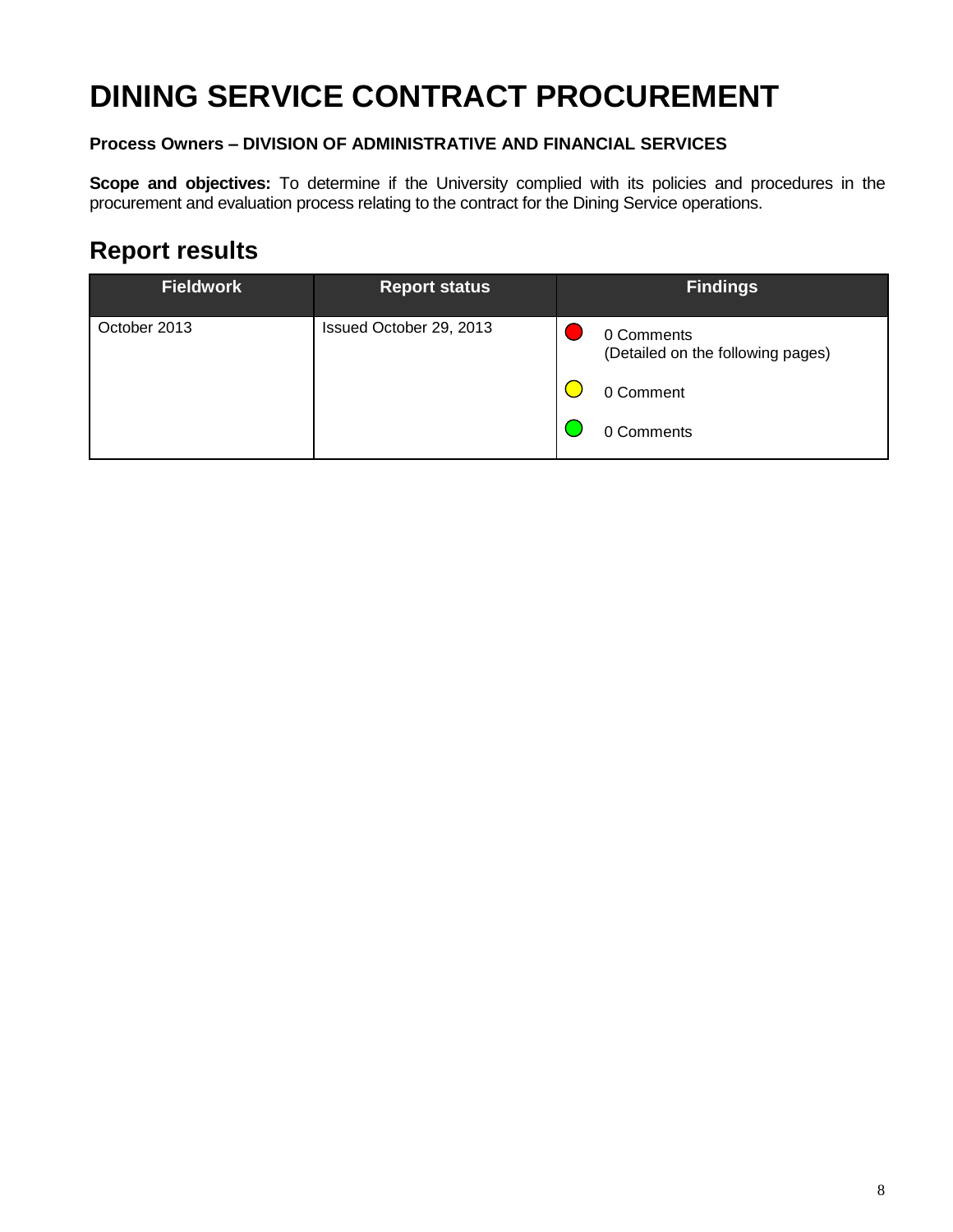## **REVIEW OF BAND COMPLIANCE**

**Process Owners –Music Department**

**Scope and objectives: To determine that eligibility of band students was verified prior to performances and that travel procedures were followed.**

| <b>Fieldwork</b> | <b>Report status</b>                                           | <b>Observations</b>                             |
|------------------|----------------------------------------------------------------|-------------------------------------------------|
| December 2013    | Completed for all October and<br>November 2013 football games. | 0 Comments<br>(Detailed on the following pages) |
|                  |                                                                | 0 Comment                                       |
|                  |                                                                | 0 Comments                                      |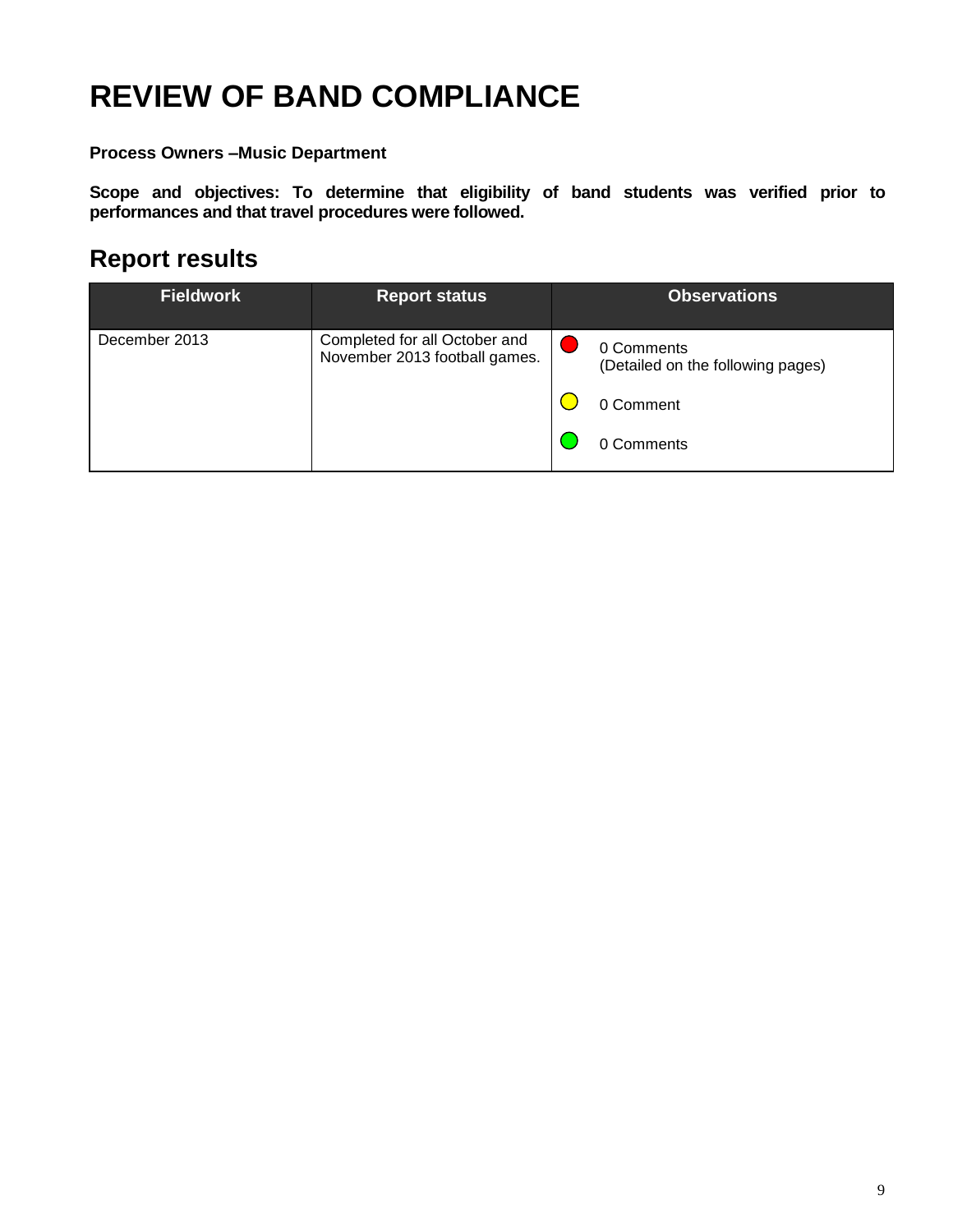## **ATHLETICS INVESTIGATION (NCAA RELATED)**

#### **Process owners –Athletics Department**

**Scope and objectives: To determine if alleged violations could be substantiated as having occurred.**

| <b>Fieldwork</b>                               | <b>Report status</b>                                  | <b>Observations</b>                             |
|------------------------------------------------|-------------------------------------------------------|-------------------------------------------------|
| December 2013 and January<br>and February 2014 | Reports issued on January 21<br>and February 7, 2014. | 2 Comments<br>(Detailed on the following pages) |
|                                                |                                                       | 5 Comments                                      |
|                                                |                                                       | 3 Comments                                      |

| 4. Athletics Investigation                                                                                                                                                                                                                                                                                                                                                                                                                                                            |                                                                                                  |
|---------------------------------------------------------------------------------------------------------------------------------------------------------------------------------------------------------------------------------------------------------------------------------------------------------------------------------------------------------------------------------------------------------------------------------------------------------------------------------------|--------------------------------------------------------------------------------------------------|
| <b>Finding</b>                                                                                                                                                                                                                                                                                                                                                                                                                                                                        | <b>Risks</b>                                                                                     |
| Student athletes did not receive reduction letters when their<br>scholarships were reduced.                                                                                                                                                                                                                                                                                                                                                                                           | Risk – NCAA regulations were not<br>complied with, resulting in potential<br>penalties.          |
| Recommendations and management action plans                                                                                                                                                                                                                                                                                                                                                                                                                                           | <b>Action owner/timetable</b>                                                                    |
| Recommendation: All reduction letters should be sent when scholarships<br>are reduced.<br><b>Management response:</b><br>► Response: Athletics compliance will develop a list of all student-<br>athletes and whether they should be sent renewal or non-renewal<br>letters. The list will be submitted to financial aid for issuance of the<br>letters. The renewal and non-renewal letters issued will be compared<br>with the listing of student-athletes by Athletics compliance. | Responsibility: Michael Smith, Interim<br><b>Athletic Director</b><br>Due Date: Spring Term 2014 |

| 5. Athletics Investigation                                                                                                                          |                                                                                              |  |
|-----------------------------------------------------------------------------------------------------------------------------------------------------|----------------------------------------------------------------------------------------------|--|
| <b>Finding</b>                                                                                                                                      | <b>Risks</b>                                                                                 |  |
| Student athletes did not complete the required forms prior to NCAA<br>requirements, including student-athlete consent form and proof of<br>physical | Risk – NCAA regulations were not<br>▶<br>complied with, resulting in potential<br>penalties. |  |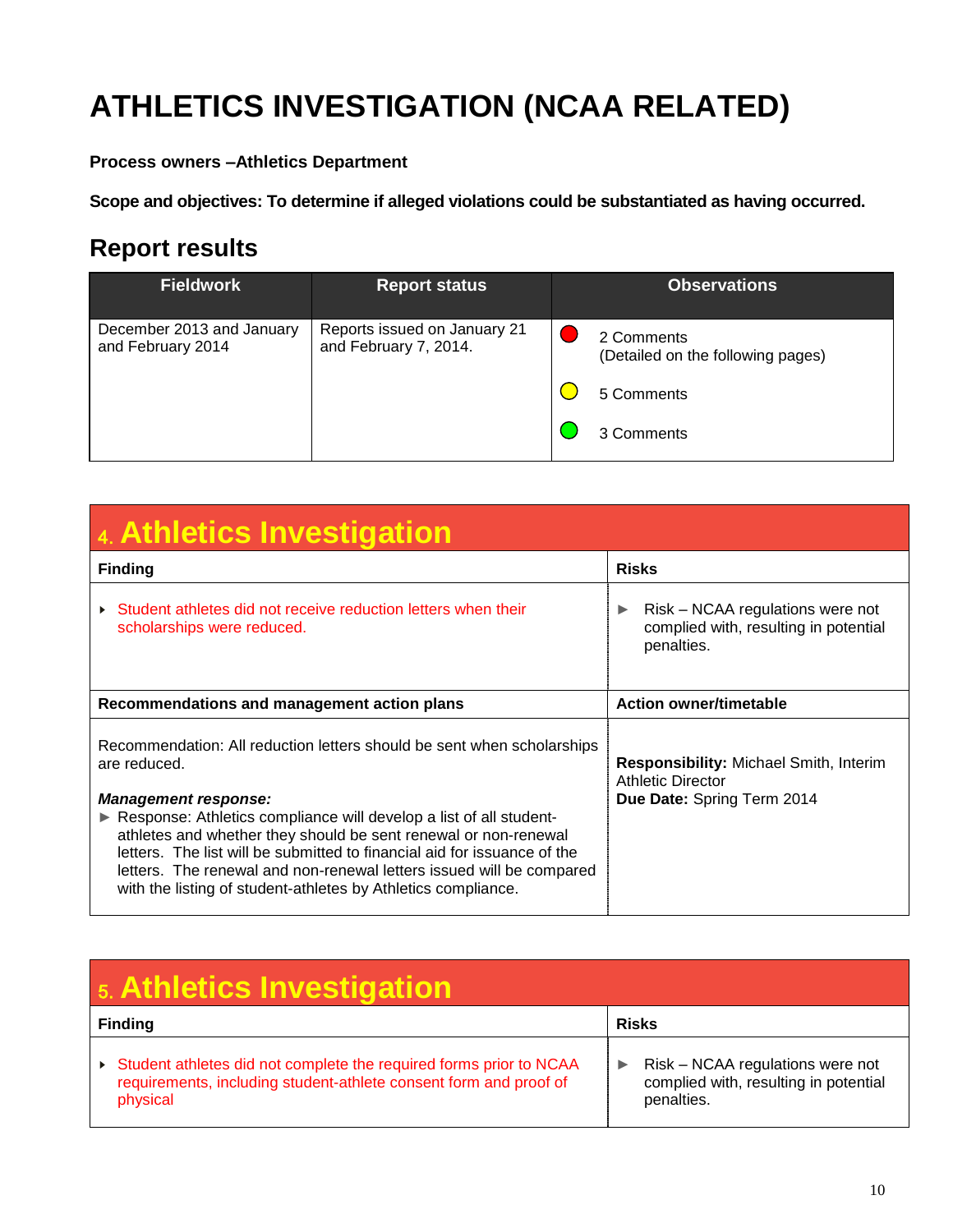| 5. Athletics Investigation                                                                                                                                                                                                                                                                                                                                                                                                                                                                                                                                                                                                                                                                     |                                                                                                  |  |
|------------------------------------------------------------------------------------------------------------------------------------------------------------------------------------------------------------------------------------------------------------------------------------------------------------------------------------------------------------------------------------------------------------------------------------------------------------------------------------------------------------------------------------------------------------------------------------------------------------------------------------------------------------------------------------------------|--------------------------------------------------------------------------------------------------|--|
| Recommendations and management action plans                                                                                                                                                                                                                                                                                                                                                                                                                                                                                                                                                                                                                                                    | <b>Action owner/timetable</b>                                                                    |  |
| Recommendation: Documentation regarding completion of required<br>forms should be obtained and retained in the records.<br><b>Management response:</b><br>Response: The NCAA Consent form, drug testing consent form, and<br>HIPPA form will be e-mailed to all roster student-athletes by July 15th.<br>Student-athletes added to the roster after July 15 <sup>th</sup> and before the first<br>day of classes for the fall term will receive the forms by email.<br>Student-athletes added to the roster after the first day of classes will<br>be provided hard copies of the forms by Athletics compliance.<br>Athletics compliance will verify that forms have been timely<br>completed. | Responsibility: Michael Smith, Interim<br><b>Athletic Director</b><br>Due Date: Spring Term 2014 |  |
| 6. Athletics Investigation                                                                                                                                                                                                                                                                                                                                                                                                                                                                                                                                                                                                                                                                     |                                                                                                  |  |
| <b>Finding</b>                                                                                                                                                                                                                                                                                                                                                                                                                                                                                                                                                                                                                                                                                 | <b>Risks</b>                                                                                     |  |
| A booster provided a meal for an entire team while the team was on<br>travel status.<br>(classified (Yellow)                                                                                                                                                                                                                                                                                                                                                                                                                                                                                                                                                                                   | Risk – NCAA regulations were not<br>▶<br>complied with, resulting in potential<br>penalties.     |  |
| and management action plans                                                                                                                                                                                                                                                                                                                                                                                                                                                                                                                                                                                                                                                                    | <b>Action owner/timetable</b>                                                                    |  |
| Recommendation: The education and training for coaches should be<br>enhanced to provide a more comprehensive knowledge of NCAA<br>regulations.<br><b>Management response:</b><br>Response: A written Occasional Meal policy and form have been<br>developed and implemented (effectively immediately). Occasional<br>meals will be approved by the Athletic Compliance Officer and<br>managed by the Assistant Athletic Director for Marketing. Rules                                                                                                                                                                                                                                          | Responsibility: Michael Smith, Interim<br><b>Athletic Director</b><br>Due Date: Spring Term 2014 |  |
| education sessions will be conducted with coaches, administrators,<br>staff, and student-athletes and will include information on the policy<br>and process. The policy and form will be made available on the<br>Athletic Department web site.                                                                                                                                                                                                                                                                                                                                                                                                                                                |                                                                                                  |  |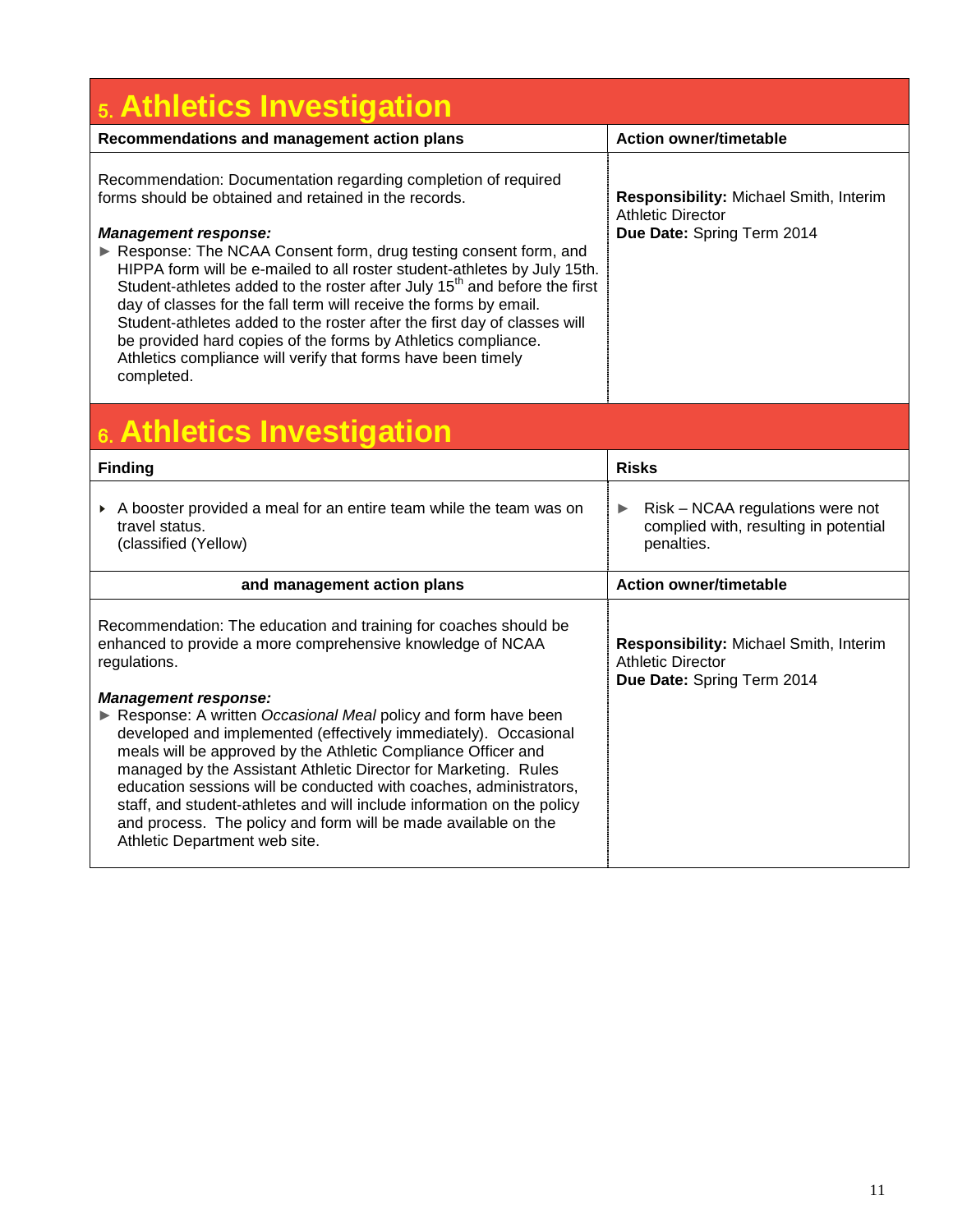## **OPERATIONAL AUDIT 2012-2013**

**Process owners –Various**

**Scope and objectives: To determine whether controls are adequate and laws were complied with over selected areas.**

| <b>Fieldwork</b>          | <b>Report status</b>                           | <b>Observations</b>                             |
|---------------------------|------------------------------------------------|-------------------------------------------------|
| September - November 2013 | Preliminary findings received<br>January 2013. | 3 Comments<br>(Detailed on the following pages) |
|                           |                                                | 0 Comment<br>0 Comment                          |
|                           |                                                |                                                 |

| 7. Operational Audit                                                                                                                                                                                                                                                            |                                                                                                                                                                                                                                                                                        |  |
|---------------------------------------------------------------------------------------------------------------------------------------------------------------------------------------------------------------------------------------------------------------------------------|----------------------------------------------------------------------------------------------------------------------------------------------------------------------------------------------------------------------------------------------------------------------------------------|--|
| <b>Finding</b>                                                                                                                                                                                                                                                                  | <b>Risks</b>                                                                                                                                                                                                                                                                           |  |
| The University's athletic programs continued to experience cash<br>Þ.<br>deficits for 2012-13, contrary to BOG Regulation. The University's<br>Deficit Reduction Plan did not adequately address eliminating the<br>cash deficit.                                               | Risk – auxiliary enterprise operations<br>(bookstore, food service, parking.<br>Telecommunications, and student<br>housing) may be at risk of not having<br>resources to meet their needs. Also,<br>other University resources may be<br>required to finance the athletic<br>programs. |  |
| Recommendations and management action plans                                                                                                                                                                                                                                     | <b>Action owner/timetable</b>                                                                                                                                                                                                                                                          |  |
| Recommendation: The University should continue to implement an<br>effective deficit reduction plan.<br><b>Management response:</b><br>Response: After consideration of the consultant's report, a revised<br>deficit reduction plan will be developed to eliminate the deficit. | Responsibility: Michael Smith, Interim<br><b>Athletic Director</b><br>Due Date: September 30, 2014                                                                                                                                                                                     |  |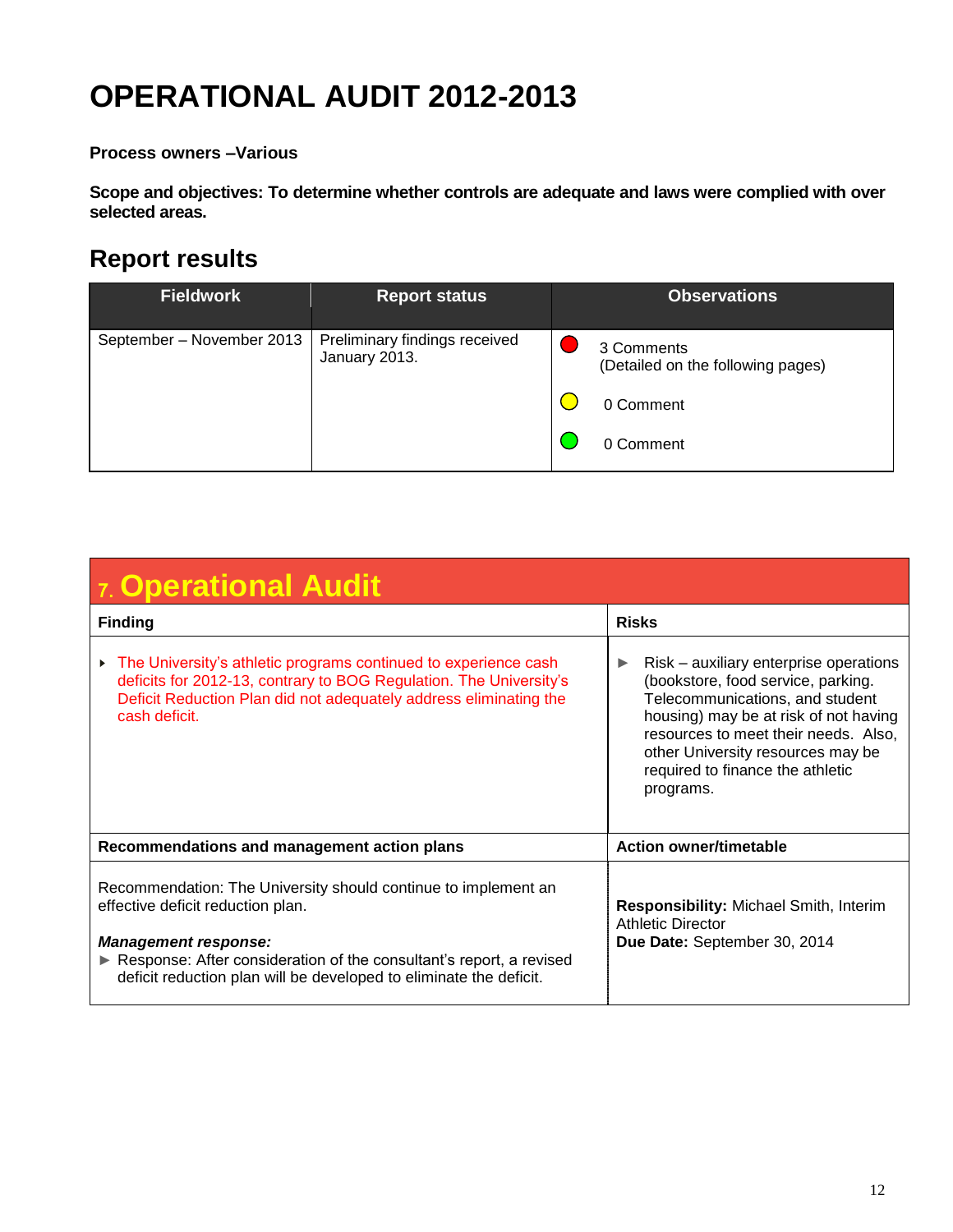| 8. Operational Audit                                                                                                                                                                                                                                                                                                                                                                                                                                                                                                                                                                                                                                                                                                                                                                                                                                                                                                                                                                                                                          |                                                                                                                          |  |
|-----------------------------------------------------------------------------------------------------------------------------------------------------------------------------------------------------------------------------------------------------------------------------------------------------------------------------------------------------------------------------------------------------------------------------------------------------------------------------------------------------------------------------------------------------------------------------------------------------------------------------------------------------------------------------------------------------------------------------------------------------------------------------------------------------------------------------------------------------------------------------------------------------------------------------------------------------------------------------------------------------------------------------------------------|--------------------------------------------------------------------------------------------------------------------------|--|
| <b>Finding</b>                                                                                                                                                                                                                                                                                                                                                                                                                                                                                                                                                                                                                                                                                                                                                                                                                                                                                                                                                                                                                                | <b>Risks</b>                                                                                                             |  |
| Information for textbooks was not posted on the University's Web site<br>at least 30 days prior to the first day of class, contrary to State law.                                                                                                                                                                                                                                                                                                                                                                                                                                                                                                                                                                                                                                                                                                                                                                                                                                                                                             | Risk - Timely posting of textbook<br>▶<br>information is necessary to improve<br>textbook affordability for students.    |  |
| Recommendations and management action plans                                                                                                                                                                                                                                                                                                                                                                                                                                                                                                                                                                                                                                                                                                                                                                                                                                                                                                                                                                                                   | <b>Action owner/timetable</b>                                                                                            |  |
| Recommendation: The University should enhance monitoring<br>procedures to ensure textbooks are timely posted on its Web site.<br><b>Management response:</b><br>Response: To address this finding, the University communicated to<br>the academic deans the importance of timely adoption of textbooks<br>and that the responsibility lies with the deans. The deans were<br>informed that noncompliance will be considered in performance<br>evaluations.<br>In addition, the following steps will be taken:<br>The registrar is researching implementation of a feature<br>$\circ$<br>in PeopleSoft that will allow textbooks to be linked to<br>courses in the registration module<br>Develop a process with assigned liaisons for each<br>$\circ$<br>school/college to identify textbooks based on prior term<br>selections as a default unless changes are made by<br>professors/deans<br>.Increase coordination with the bookstore to ensure<br>$\circ$<br>selections are submitted and entered into the bookstore<br>data base timely. | Responsibility: Rodner Wright, Interim<br>Vice President for Academic Affairs and<br>Provost<br>Due Date: August 1, 2014 |  |
| <b>Operational Audit</b>                                                                                                                                                                                                                                                                                                                                                                                                                                                                                                                                                                                                                                                                                                                                                                                                                                                                                                                                                                                                                      |                                                                                                                          |  |
| <b>Finding</b>                                                                                                                                                                                                                                                                                                                                                                                                                                                                                                                                                                                                                                                                                                                                                                                                                                                                                                                                                                                                                                | <b>Risks</b>                                                                                                             |  |
| Students who were residents of a Caribbean country were classified<br>as Florida residents for tuition purposes. The students did not receive<br>a scholarship from the Federal or State government to qualify for a<br>Florida resident rate pursuant to State law.                                                                                                                                                                                                                                                                                                                                                                                                                                                                                                                                                                                                                                                                                                                                                                          | Risk - Loss of tuition revenue.<br>▶                                                                                     |  |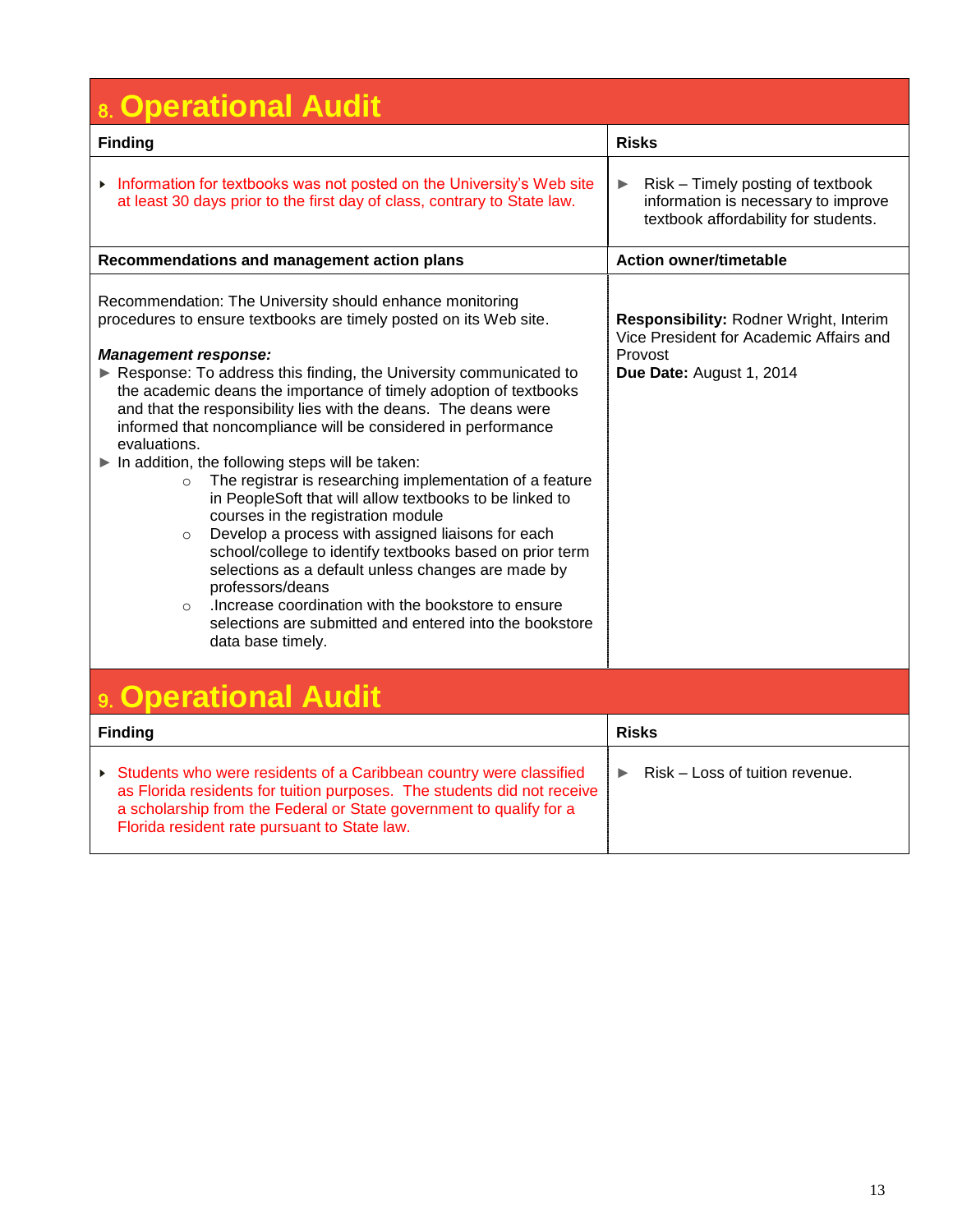| 8. Operational Audit                                                                                                                                                                                                                                                                                                                                                                                                                                                                                 |                                                      |  |
|------------------------------------------------------------------------------------------------------------------------------------------------------------------------------------------------------------------------------------------------------------------------------------------------------------------------------------------------------------------------------------------------------------------------------------------------------------------------------------------------------|------------------------------------------------------|--|
| Recommendations and management action plans                                                                                                                                                                                                                                                                                                                                                                                                                                                          | <b>Action owner/timetable</b>                        |  |
| Recommendation: The University should seek guidance from the<br>Attorney General as to whether the practice is allowable under State<br>law.                                                                                                                                                                                                                                                                                                                                                         | <b>Responsibility:</b><br>Due Date: Spring Term 2014 |  |
| <b>Management response:</b><br>Response: To address this finding, we will:<br>o Perform an analysis of all Caribbean students that are<br>being considered Florida residents to determine impact<br>on tuition fees.<br>Analyze a pass-through Federal program that is being<br>$\circ$<br>used to fund scholarships for these students.<br>Seek guidance from the Board of Governors concerning<br>$\circ$<br>application of this statute.<br>Seek an opinion from the Attorney General.<br>$\circ$ |                                                      |  |

### **FEDERAL AWARDS AUDIT 2012-2013**

**Process owners – Student Affairs/ Office of Financial Aid/Division of Research**

**Scope and objectives: To determine whether controls are adequate and laws were complied with over Federal awards.**

| <b>Fieldwork</b>          | <b>Report status</b>                           | <b>Observations</b>                            |
|---------------------------|------------------------------------------------|------------------------------------------------|
| September - November 2013 | Preliminary findings received<br>January 2013. | 1 Comment<br>(Detailed on the following pages) |
|                           |                                                | 1 Comment                                      |
|                           |                                                | 0 Comment                                      |

| <b>Federal Awards Audit</b>                                                                          |                                                           |
|------------------------------------------------------------------------------------------------------|-----------------------------------------------------------|
| <b>Finding</b>                                                                                       | <b>Risks</b>                                              |
| One of twenty-five students tested did not meet the requirements for<br><b>Satisfactory Progress</b> | Risk - Ineligible students may<br>receive Title IV funds. |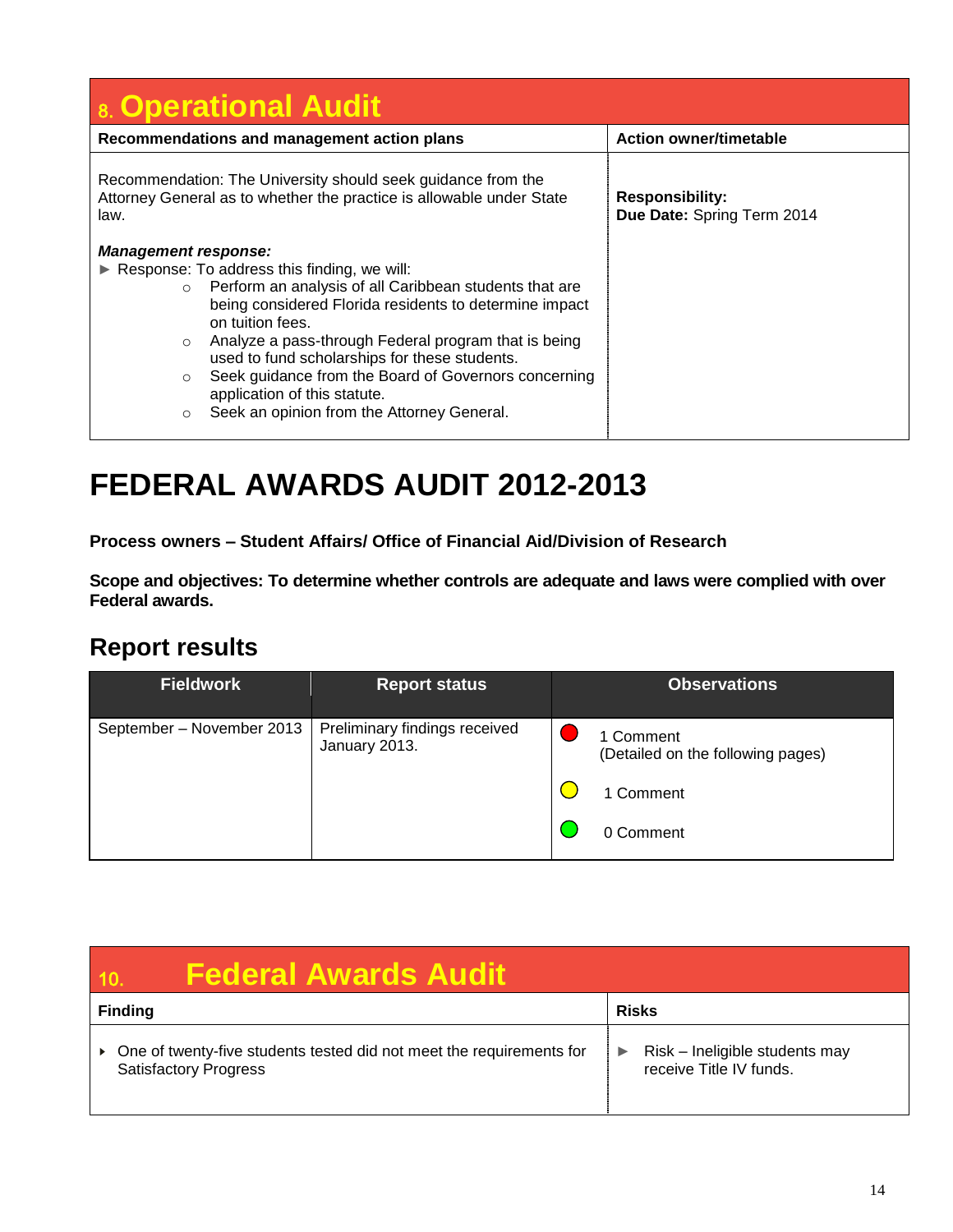| <b>Federal Awards Audit</b><br>10.                                                                                                                                                                                                                                                                                                                                                                                                                 |                                                                                                                                        |
|----------------------------------------------------------------------------------------------------------------------------------------------------------------------------------------------------------------------------------------------------------------------------------------------------------------------------------------------------------------------------------------------------------------------------------------------------|----------------------------------------------------------------------------------------------------------------------------------------|
| Recommendations and management action plans                                                                                                                                                                                                                                                                                                                                                                                                        | <b>Action owner/timetable</b>                                                                                                          |
| Recommendation: Continue to enhance controls to ensure compliance<br>with University policies and Federal regulations.<br><b>Management response:</b><br>Response: The University's procedures have been enhanced to<br>include a SAP appeals committee, revised the academic plan, and<br>limited the number of appeals that could be granted in a student's<br>enrollment. Implementation of the process has been validated by<br>Ernst & Young. | Responsibility: William Hudson, Vice<br>President Student Affairs and Lisa<br>Stewart, Financial Aid Director<br>Due Date: Implemented |

| <b>Federal Awards Audit</b><br>11.                                                                                                                                                                                                                                                                                                                                                                                                                                                                                  |                                                                                                                                                                                           |
|---------------------------------------------------------------------------------------------------------------------------------------------------------------------------------------------------------------------------------------------------------------------------------------------------------------------------------------------------------------------------------------------------------------------------------------------------------------------------------------------------------------------|-------------------------------------------------------------------------------------------------------------------------------------------------------------------------------------------|
| <b>Finding</b>                                                                                                                                                                                                                                                                                                                                                                                                                                                                                                      | <b>Risks</b>                                                                                                                                                                              |
| Exit counseling materials were not always provided to student loan<br>▶<br>borrowers who graduated, withdrew, or ceased to be enrolled at least<br>half-time.                                                                                                                                                                                                                                                                                                                                                       | Risk - Student loan borrowers may<br>$\blacktriangleright$<br>not be aware of their loan repayment<br>obligation, which could lead to an<br>increase default rate for the<br>institution. |
| <b>Recommendations and management action plans</b>                                                                                                                                                                                                                                                                                                                                                                                                                                                                  | <b>Action owner/timetable</b>                                                                                                                                                             |
| Recommendation: Procedures should be enhanced to ensure that exit<br>counseling is performed, or exit counseling material provided, as<br>required by Federal regulations.<br><b>Management response:</b><br>Response: The University's procedures have been enhanced by<br>developing reports and queries that are shared between the Registrar<br>and Financial Aid Offices to include all populations for which exit<br>counseling material need to be delivered. Validation of the<br>procedures is in process. | Responsibility: William Hudson, Vice<br><b>President Student Affairs and Lisa</b><br>Stewart, Financial Aid Director<br>Due Date: Winter 2014 Term                                        |

# <span id="page-14-0"></span>**Status of Investigations**

<span id="page-14-1"></span>During the period from January 2013 through January 31, 2014, the Division received 72 allegations/complaints. Of these, 33 have been closed, 12 are in process, 5 have been referred to another department for review, and 22 are pending investigation.